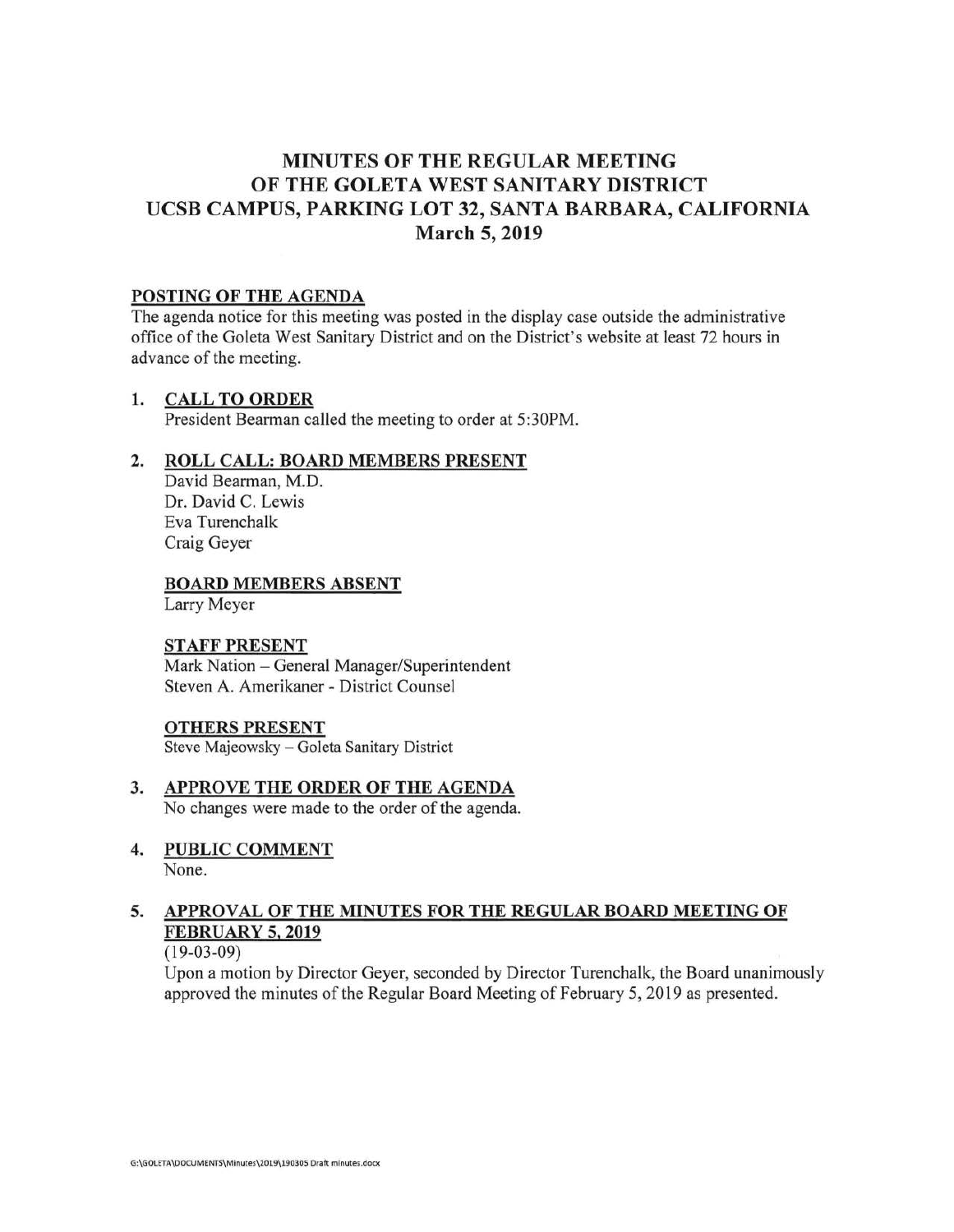## **6. ADOPT-A-BLOCK FY 2018-2019 2ND QUARTER REPORT**

#### $(19-03-10)$

Upon a motion by Director Lewis, seconded by Director Geyer, the Board unanimously approved to accept the 2nd Quarter FY Adopt-A-Block Report as presented.

# 7. **2No QUARTER FY 2018-2019 FINANCIAL REPORT**

#### $(19-03-11)$

Upon a motion by Director Geyer, seconded by Director Lewis, the Board unanimously approved to accept the 2nd Quarter FY 2018-2019 Financial Report as presented.

# **8. RESOLUTION NO. 19-781 ADOPTING THE 2019 SANTA BARBARA COUNTY INTEGRATED REGIONAL WATER MANAGEMENT PLAN**

### (19-03-12)

Upon a motion by Director Geyer, seconded by Director Turenchalk, the Board adopted Resolution No. 19-781 adopting the 2019 Santa Barbara County Integrated Regional Water Management Plan by the following roll call vote:

| AYES:           | Lewis, Bearman, Turenchalk, Geyer |
|-----------------|-----------------------------------|
| NOES:           | None                              |
| <b>ABSTAIN:</b> | None                              |
| ABSENT:         | Meyer                             |

#### **9. CONSIDER SENDING LETTER SUPPORTING ASSEMBLY BILL 510 (COOLEY)**   $(19-03-13)$

Upon a motion by Director Geyer, seconded by Director Lewis, the Board unanimously approved to send a letter supporting Assembly Bill 510 (Cooley).

### **10. COMMUNICATIONS**

Noted as received.

## **11. REPORTS**

### **Operations Report**

The General Manager provided a report.

### **Public Relations Committee**

Director Turenchalk provided a report.

### **Finance Committee**

Director Lewis provided a report.

## **Management Committee**

Director Geyer provided a report.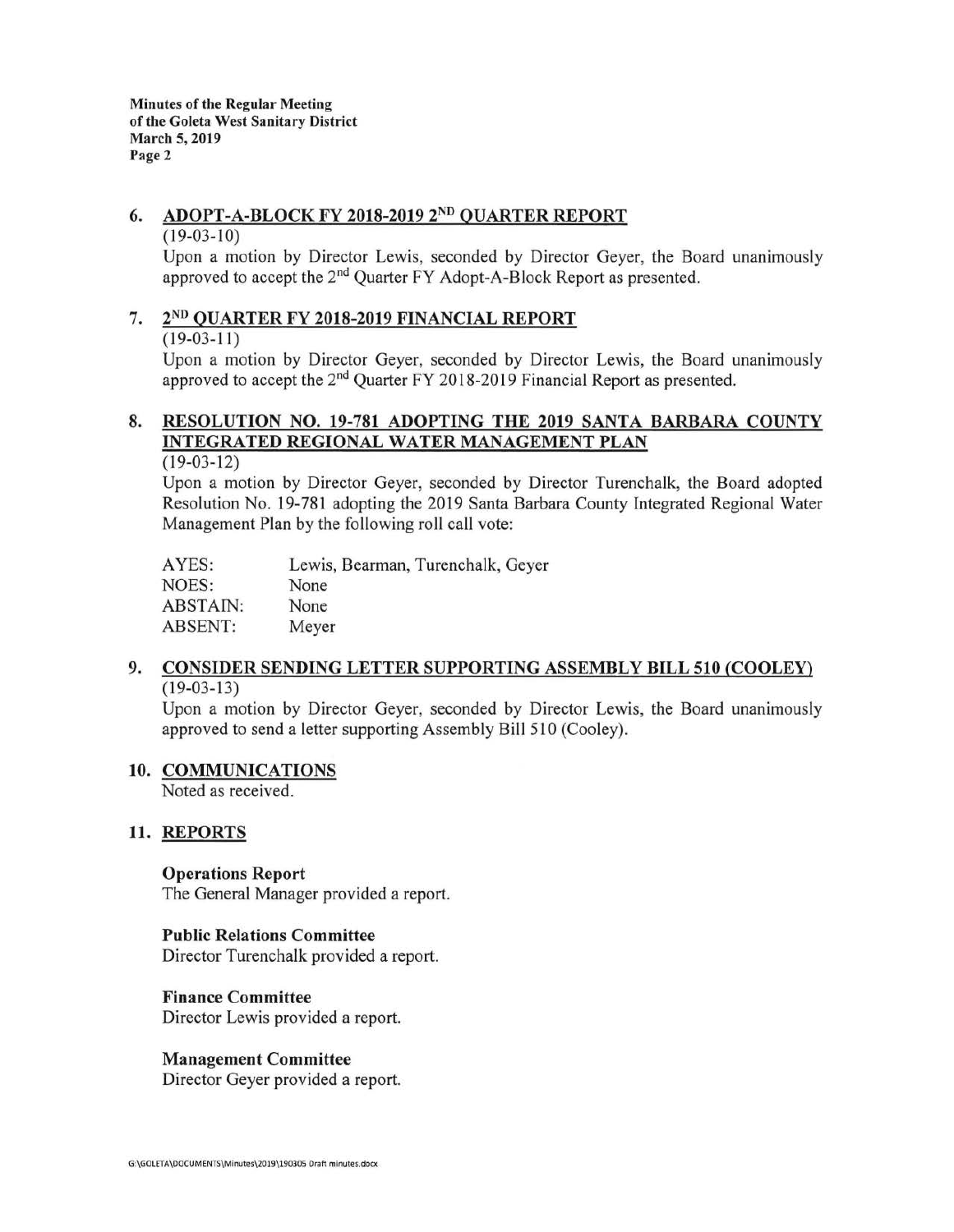**Minutes of the Regular Meeting of the Goleta West Sanitary District March 5, 2019 Page3 Goleta Sanitary District**  No report.

> **Goleta Water District**  Director Turenchalk provided a report.

**Isla Vista Recreation** & **Park District**  Director Lewis provided a report.

**Santa Barbara Airport Commission**  No report.

**SBCCSDA Chapter Meeting**  President Bearman provided a report.

**SBCCSDA Executive Board Meeting**  Director Geyer provided a report.

**City of Goleta**  No report.

**Other Director Reports**  Director Turenchalk reported on the Goleta Chamber Round Table event she attended.

**12. FUTURE AGENDA ITEMS**  None.

**13. CLOSED SESSION: Public Employee Annual Performance Evaluation (Gov't Code Section 54957) Employee: General Manager/Superintendent** 

The Board entered closed session at 5:59.

The Board returned to open session at 6:10.

No reportable action was taken.

### 14. **ADJOURNMENT**

There being no further business, President Bearman adjourned the meeting at 6:12PM.

Mark Nation, Clerk - Secretary

**APPROVED** 

David Bearman M.D., Board President  $\Delta$ MIS  $CEW1 \leq F0R$ <br>G:\GOLETA\DOCUMENTS\Minutes\2019\190305 Draft minutes.docx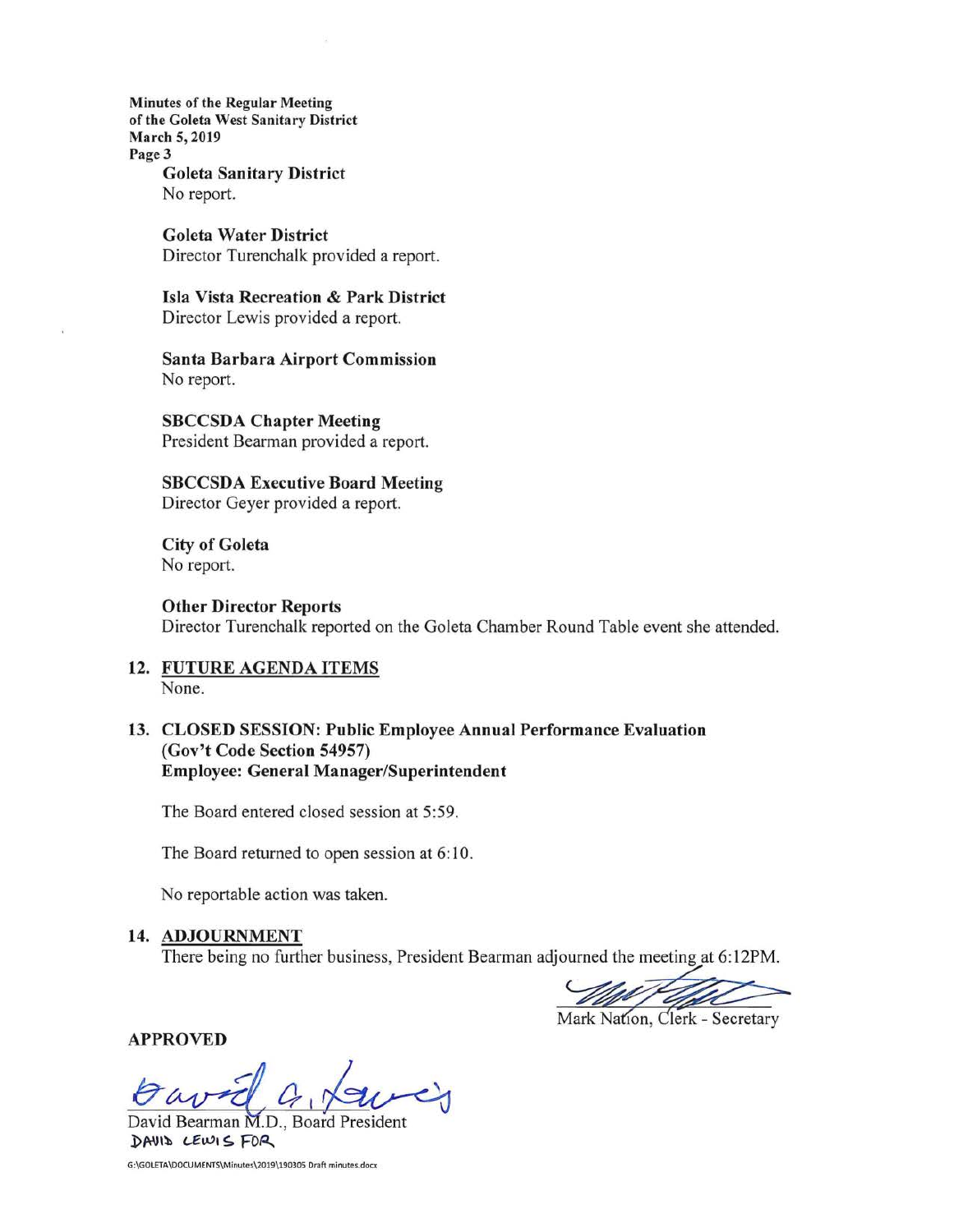January 30, 2019-February 25, 2019

#### **Administration**

Office staff has been completing annual forms and information for insurance renewals through CSRMA.

Staff submitted the no-spill certification for January 2019 to the State CIWQS system.

Staff continues proofing the hydraulic model following the consultants update work.

Staff is working on completing a State Water Resources Control Board Survey for all wastewater agencies.

Staff completed and mailed Annual Report for the District stationary emergency generator to SB APCD.

Staff attended Utility Coordination Meeting at City of Goleta.

Staff completed annual application and paid annual renewal fee and for CAER (Community Awareness and Emergency Response) membership.

#### **Collection System Maintenance**

The crew completed hydro-cleaning the Los Carneros area, the Willow Springs area and the Industry West area. The crew is currently hydro-cleaning in the Industry East area and cleaning the 42-inch trunklinejust west of the GWSD Headquarters. The crew also completed root cutting and hotspots throughout the District. A sewer operations summary is enclosed with this operations report.

Staff continues working on a project to install a transducer in the wet well at the Emily lift station for improved level sensing.

Staff inspected and completed a permit for a resident on Newport Drive .

Staff inspected and completed the permit for the CVS Pharmacy in the Hollister Village Center.

Staff prepared fee estimate and corresponded with home owner, engineer, and contractor regarding sewer lateral tie-in to collection system and abandonment of septic system at 662 Vereda Del Ciervo in Rancho Embarcadero.

Staff completed plan check and prepared fee estimate for tenant improvements proposed by Intuitive Surgical at 7406 Hollister Ave, Suite 202.

Staff completed initial plan review and issued Sewer Availability Letters to Devereaux Capital Group, LLC for Ocean Meadows Subdivision. The proposed project consists of 32 homes and 6 condominiums on two separate parcels on the old Ocean Meadows Golf Course property.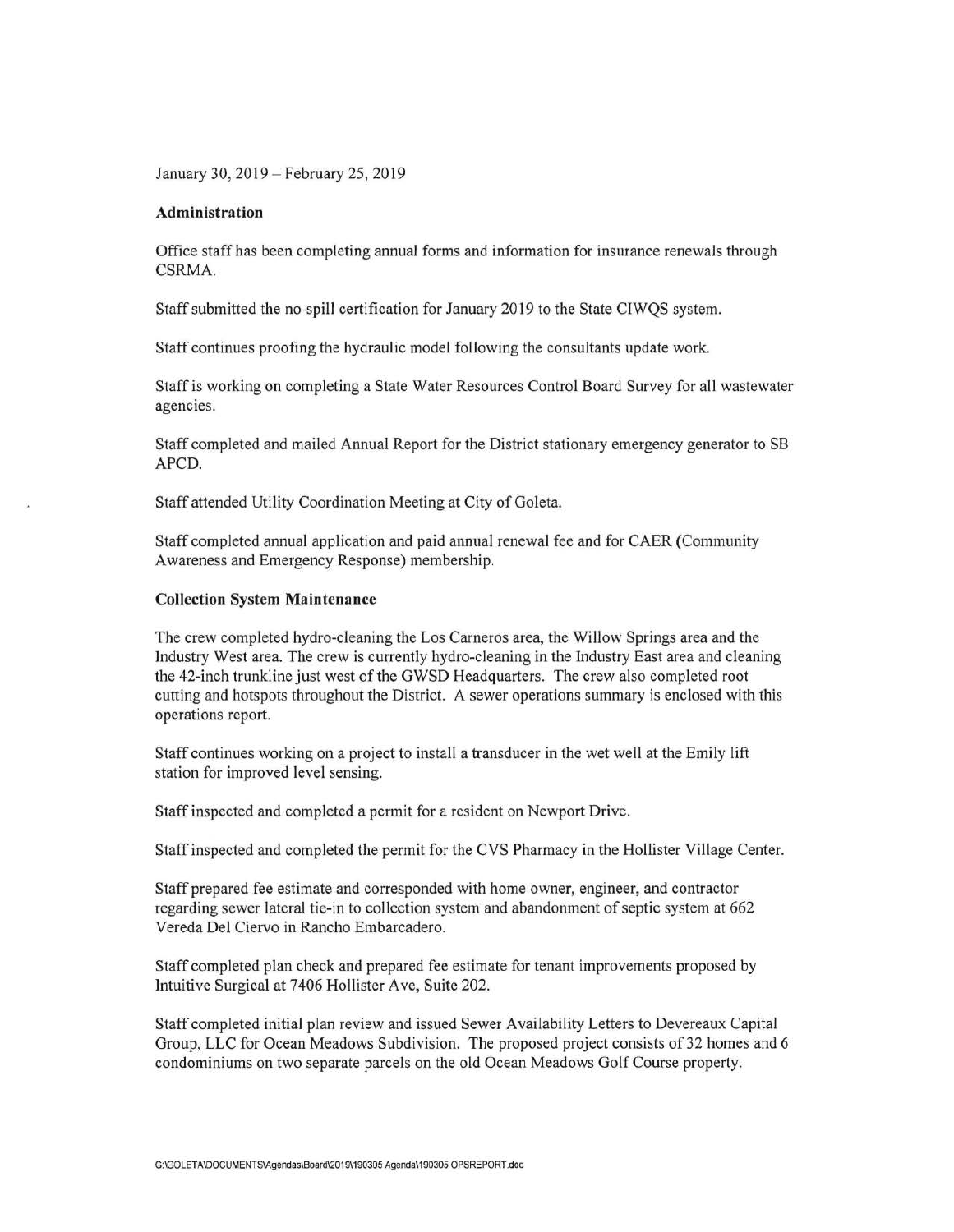Staff inspected and signed the City job card for tenant improvements at a commercial building at 1 10 Castilian.

Safety training was held on the following subjects: crane & hoist safety including hand signals, CHP commercial driver – defensive driving and a safety tailgate on fall protection.

The crew installed the transducer at Emily which is part of a project to increase the accuracy and dependability of the level monitoring for the lift station.

Staff corresponded plumber regarding installation of grease interceptor at Rockfire Grill at 6583 Pardall Rd in Isla Vista. The fees have been paid and the permit for this installation has already been issue.

CUPA inspectors from SB County Environmental Health conducted a Hazardous Waste inspection of the District facilities.

Staff replaced Oxygen Sensors in the District's two Industrial Scientific gas detectors .

Staff received safety training on the following topics: Cranes, rigging and hand signals; Drivers Safety and Commercial Driver Rules and Regulations with CHP Officer Brian Bedford; and Fall Protection

#### **Industrial Waste**

Staff completed 9 FOG inspections at restaurants throughout the District.

Staff attended the annual CWEA Pretreatment, Pollution Prevention, & Stormwater Conference (P3S) in Monterey .

Staff received and reviewed well water discharge estimates provided by Raytheon for well water utilized in their industrial processes and discharged to sewer.

Staff continues receiving and reviewing required 2018 4th Quarter Self-Monitoring Reports from all class 4 industrial permittees.

Staff continues work renewing Industrial Wastewater Discharge Permits with industries in the District.

#### **Street Sweeping**

 $Graffiti$  – none to report at this time

Abandon vehicle -none to report at this time

Hrs.-47

Miles- 489 .6

Loads- 18

Marborg: 1/23/19 = 09.89 TN, 1/25/19 = 7.790 TN, 1/31/19 = 10.42 TN. G:\GOLETA\DOCUMENTS\Agendas\Board\2019\190305 Agenda\190305 OPSREPORT.doc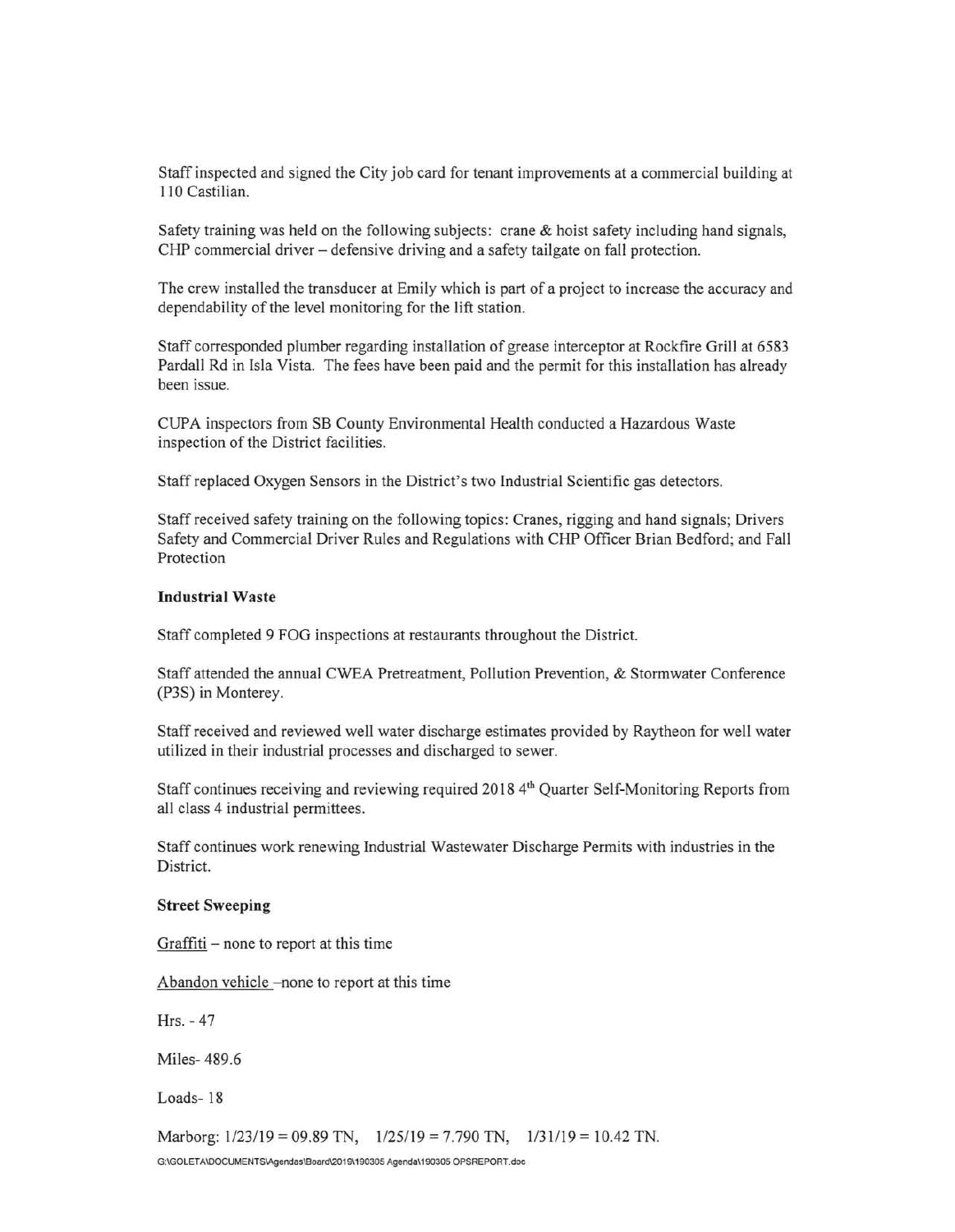- J Hayes here to adjust valves on the Eagle's auxiliary engine
- Haaker tech installed auxiliary safety lights on both sweepers and replaced the gutter broom wiring harness on the Crosswind .
- Replaced the fuel filters on both engines on the Crosswind
- Changed the coolant on main engine on the Crosswind

## **Table of Treatment Capacity in GSD Plant**

|  | GWSD Average Daily Flow | December 2018 | MGD 1.77; 41.2093% |  |
|--|-------------------------|---------------|--------------------|--|
|--|-------------------------|---------------|--------------------|--|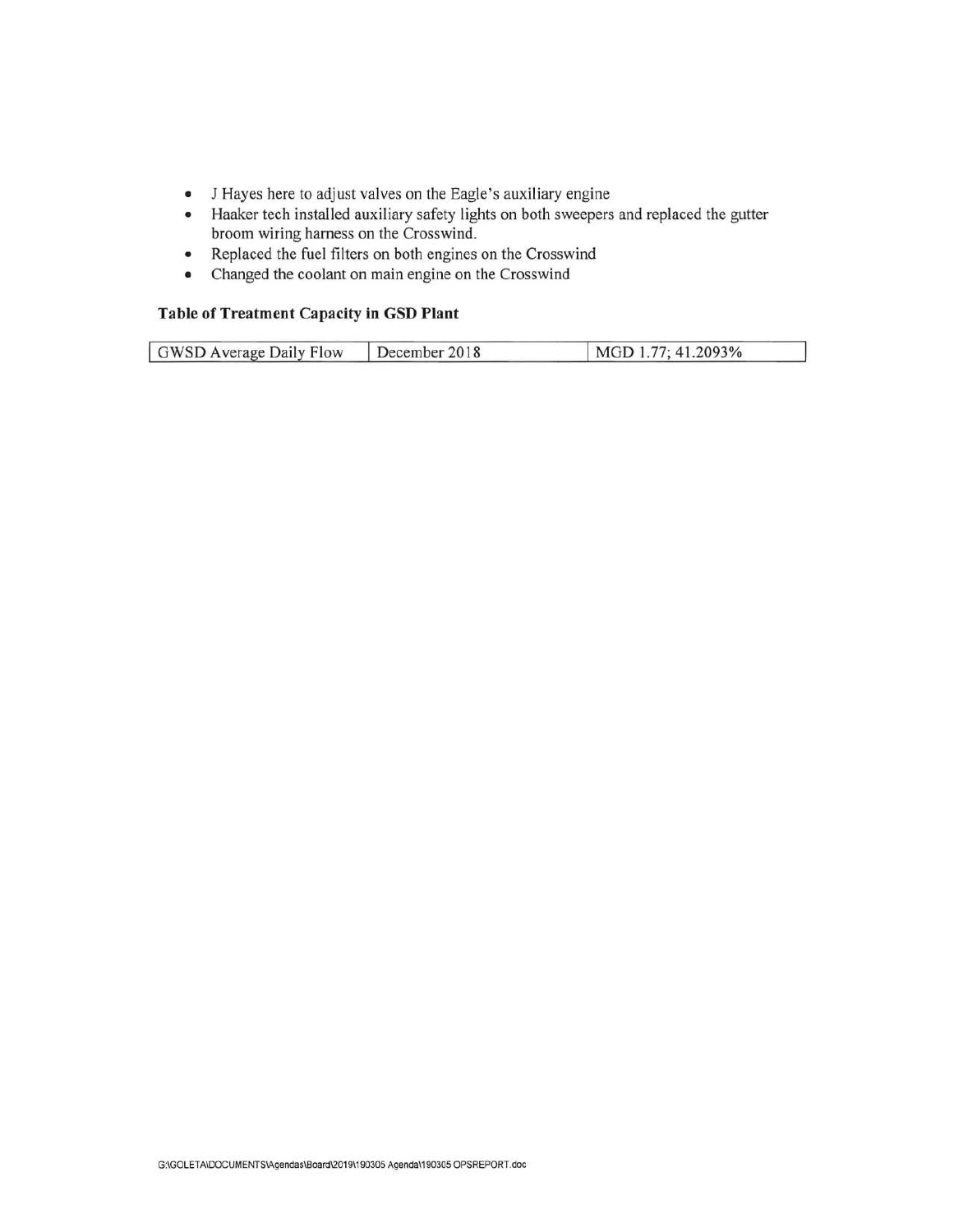

**Sewer Operations Cleaning Summary from January 30, 2019 to February 25, 2019** 

Your environmental partner since 1954

| <b>Descripton</b>        | Quantity              |  |
|--------------------------|-----------------------|--|
| <b>Feet Cleaned</b>      |                       |  |
| Hydroclean               | 20,007 ft.            |  |
| <b>Hot Spot</b>          | 1,818 ft.             |  |
| Hydroflush               | 1,088 ft.             |  |
| <b>Root Cutting</b>      | 656 ft.               |  |
|                          | 23,569 ft.            |  |
| <b>Lines Cleaned</b>     |                       |  |
| Hydroclean               | 86 lines              |  |
| Hot Spot                 | 8 lines               |  |
| Hydroflush               | 3 lines               |  |
| <b>Root Cutting</b>      | 2 lines               |  |
|                          | 99 lines              |  |
| <b>Other Work Orders</b> |                       |  |
| <b>FOG Inspection</b>    | 8 Work Orders         |  |
| <b>CCTV Work Order</b>   | 7 Work Orders         |  |
| <b>Parcel Permit</b>     | 7 Work Orders         |  |
|                          | <b>22 Work Orders</b> |  |